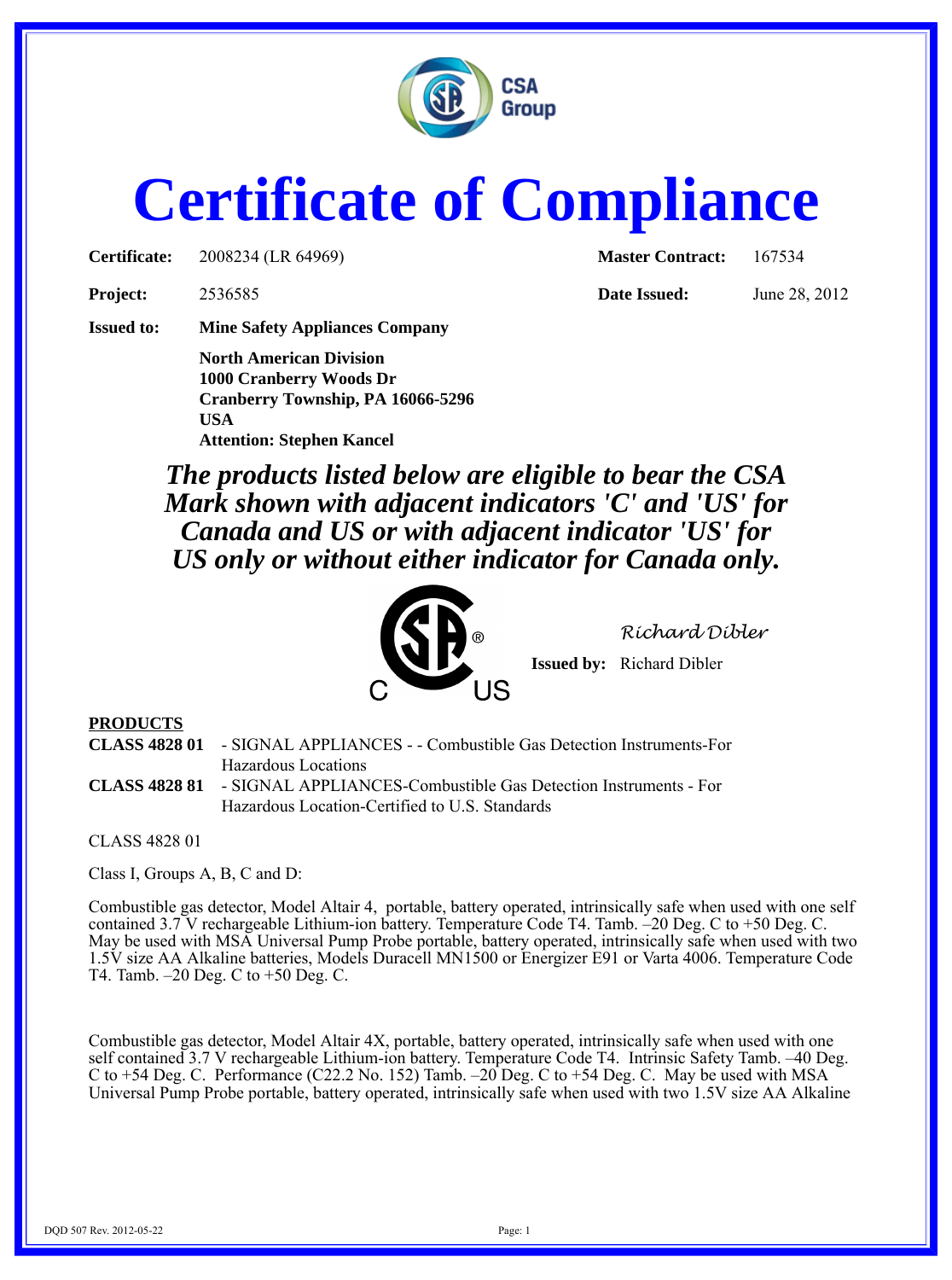

**Certificate:** 2008234 (LR 64969) **Master Contract:** 167534 **Project:** 2536585 **Date Issued:** June 28, 2012

batteries, Models Duracell MN1500 or Energizer E91 or Varta 4006. Temperature Code T4. Tamb. –20 Deg. C to +50 Deg. C. CLASS 4828 01

CLASS 4828 81

Class I, Groups A, B, C and D:

Combustible gas detector, Model Altair 4X, portable, battery operated, intrinsically safe when used with one self contained 3.7 V rechargeable Lithium-ion battery. Temperature Code T4. Intrinsic Safety Tamb. –40 Deg. C to +54 Deg. C. Performance (C22.2 No. 152) Tamb. –20 Deg. C to +54 Deg. C.

## **APPLICABLE REQUIREMENTS**

| CAN/CSA-C22.2 No. 0-M91    | General Requirements – Canadian Electrical Code, Part                                                                       |
|----------------------------|-----------------------------------------------------------------------------------------------------------------------------|
| CAN/CSA-C22.2 No.157-92    | Intrinsically Safe and Non-Incendive Equipment for<br>Use in Hazardous Locations                                            |
| CSA Std C22.2 No.30-M1986  | Explosion-Proof Enclosures for Use in Class I<br>Hazardous Locations                                                        |
| CSA Std C22.2 No.152-M1984 | <b>Combustible Gas Detection Instruments</b>                                                                                |
| ANSI/ISA-12.13.01-2003     | Performance Requirements for Combustible Gas<br>Detectors.                                                                  |
| UL913 5th edition          | Intrinsically Safe Apparatus and Associated Apparatus<br>for Use in Class I, II and III, Division 1, Hazardous<br>Locations |

## **MARKINGS**

Altair 4 and Altair 4X label material :

Appear on CSA Accepted adhesive nameplate material by:

1. Zebra Technologies 3 mil thick imprintable gloss white polyester Z – Ultimate 3000T with pressure sensitive 3000 adhesive using 5100 ribbon on a Zebra printer.

Altair 4 and Altair 4X Label Wording:

- CSA Monogram or cCSAus Monogram (Altair 4X only);
- Submittor Identification;
- Model Number;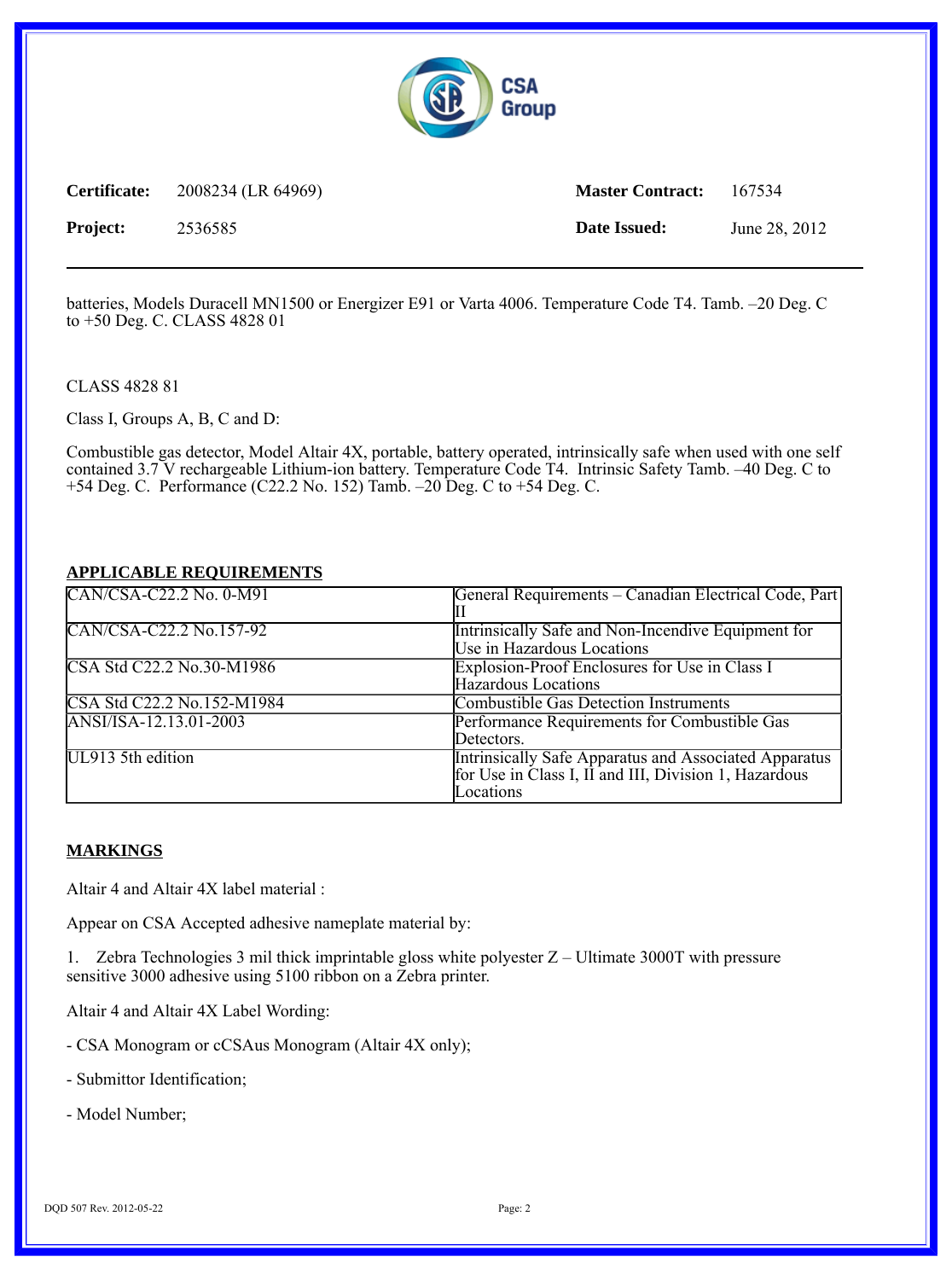

| Certificate:    | 2008234 (LR 64969) | <b>Master Contract:</b> | 167534        |
|-----------------|--------------------|-------------------------|---------------|
| <b>Project:</b> | 2536585            | Date Issued:            | June 28, 2012 |

- Serial Number, Date Code or Month and Year of Manufacture;

- Hazardous locations designation;
- The words " Intrinsically Safe ";
- The symbol "Exia";
- Ambient Temperature;
- Temperature Code;
- Warning: Substitution of components may impair intrinsic safety;
- The words "C22.2 No. 152";
- Warning: understand manual before operating;

Universal Pump Probe label material:

Appear on CSA Accepted adhesive nameplate material by:

- 1. Butler Technologies 3M 467 Polycarbonate.
- 2. Label Graphics Type dull silver polyester (computer printable).

Universal Pump Probe Label Wording:

- CSA Monogram ;
- Submittor Identification;
- Model Number;
- Serial Number, Date Code or Month and Year of Manufacture;
- Hazardous locations designation;
- The words " Intrinsically Safe ";
- The symbol "Exia";
- Ambient Temperature;
- Temperature Code;
- Warning: Substitution of components may impair intrinsic safety;